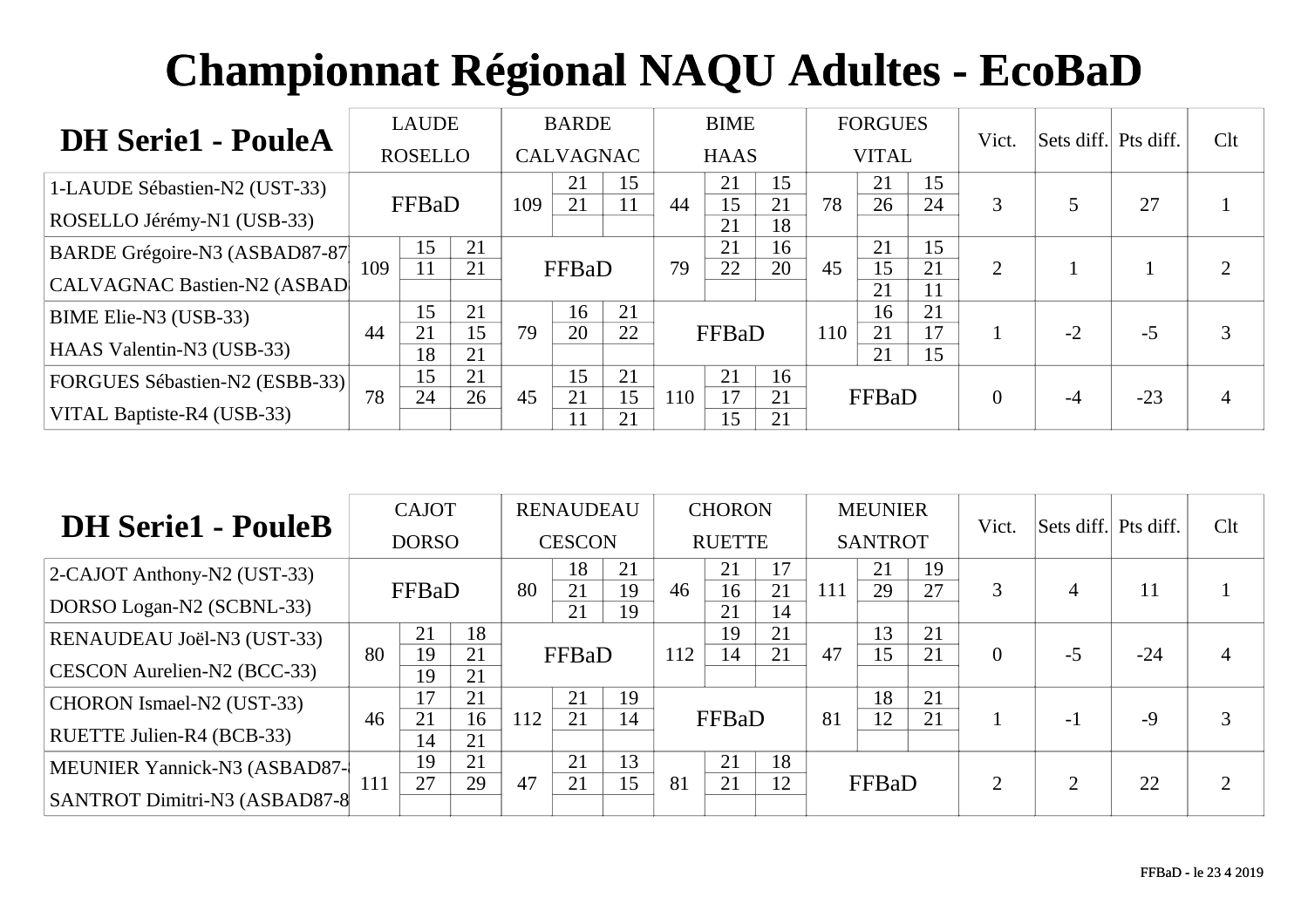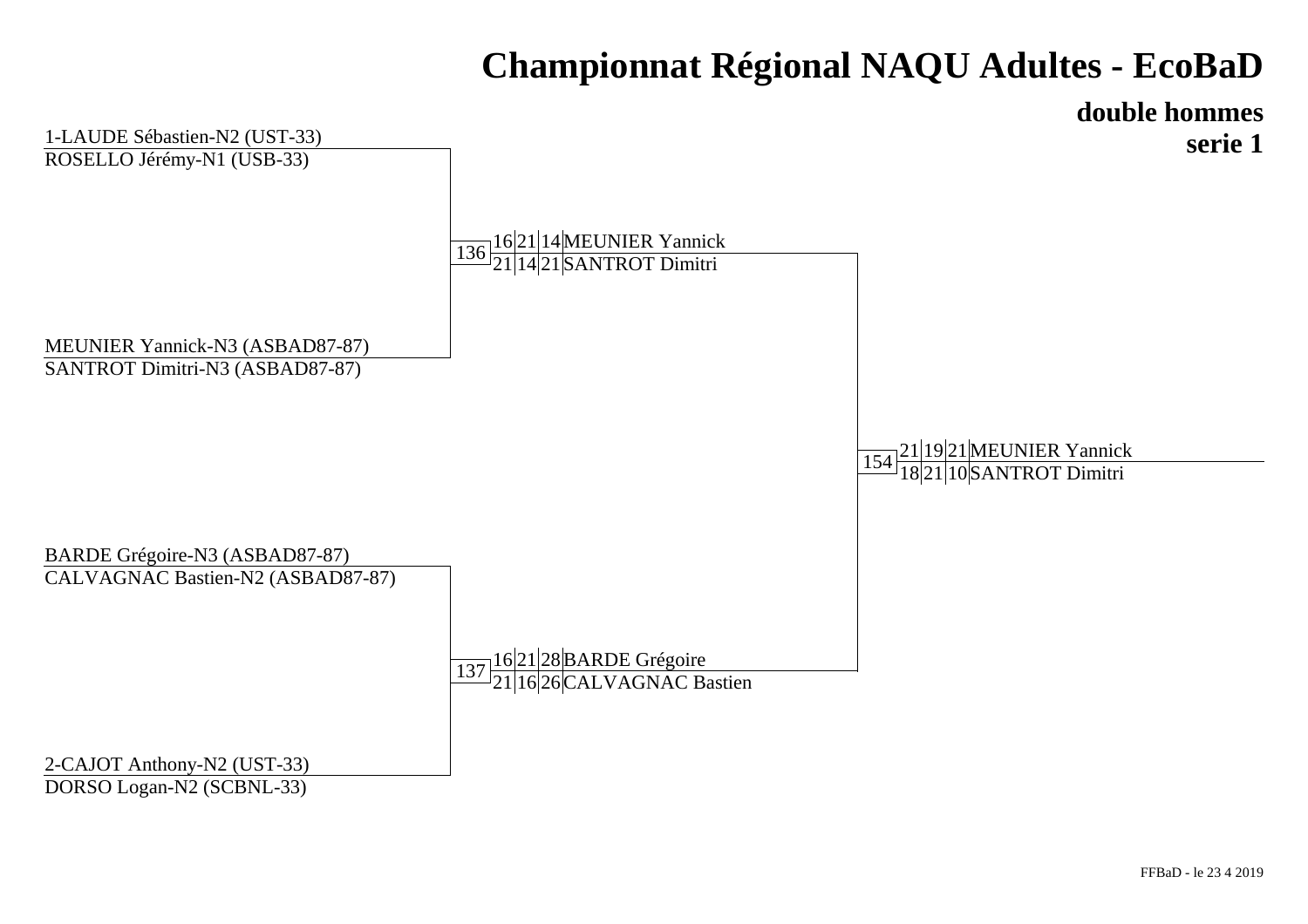| <b>DH Série 2 - PouleA</b>        |    | <b>LAFORGE</b> |          |    | <b>FOLTZER</b> |                     |    | <b>BUNISSET</b>  |          | Vict.    | Sets diff. Pts diff. |       | Clt |
|-----------------------------------|----|----------------|----------|----|----------------|---------------------|----|------------------|----------|----------|----------------------|-------|-----|
|                                   |    | <b>SOUNY</b>   |          |    |                | <b>LARIGAUDERIE</b> |    | <b>DUPOIRIER</b> |          |          |                      |       |     |
| 1-LAFORGE Vincent-N3 (BCI-87)     |    | FFBaD          |          | 30 | 18<br>21       | 21<br>15            | 64 | 11<br>15         | 21<br>21 |          |                      | $-10$ |     |
| SOUNY Morgan-N3 (BCI-87)          |    |                |          |    | 21             | 18                  |    |                  |          |          | $-1$                 |       |     |
| <b>FOLTZER Roland-N3 (BB-19)</b>  | 30 | 21<br>15       | 18       |    |                |                     |    | 18               | 21       |          |                      |       |     |
| LARIGAUDERIE Nathan-N3 (ASBA      |    | 18             | 21<br>21 |    | FFBaD          |                     | 6  | 21<br>11         | 16<br>21 | $\Omega$ | $-2$                 | $-14$ |     |
| <b>BUNISSET Damien-N3 (BB-19)</b> |    | 21             | 11       |    | 21             | 18                  |    |                  |          |          |                      |       |     |
| DUPOIRIER Loïc-R4 (BCHC-16)       | 64 | 21             | 15       | 6  | 16<br>21       | 21                  |    | FFBaD            |          | ↑        |                      | 24    |     |

| <b>DH Série 2 - PouleB</b>     |    | <b>CAMELIN</b> |          |    | LE FUR       |          |    | <b>WELSCH</b>   |          | Vict. | Sets diff. Pts diff. |       | Clt |
|--------------------------------|----|----------------|----------|----|--------------|----------|----|-----------------|----------|-------|----------------------|-------|-----|
|                                |    | <b>SABRE</b>   |          |    | <b>SLAMA</b> |          |    | <b>FOUCHIER</b> |          |       |                      |       |     |
| 2-CAMELIN Kevin-N3 (SAM33-33)  |    |                |          |    | 21           | 19       |    | 20              | 22       |       |                      |       |     |
| SABRE Benjamin-N3 (SAM33-33)   |    | FFBaD          |          | 65 | 15<br>23     | 21<br>21 | 31 | 21<br>21        | 13<br>14 | 2     | 2                    | 11    |     |
| LE FUR Gwendal-R4 (BCB-33)     |    | 19             | 21       |    |              |          |    | 23              | 25       |       |                      |       |     |
| SLAMA Théo-N3 (BCB-33)         | 65 | 21<br>21       | 15<br>23 |    | FFBaD        |          | ⇁  | 21<br>21        | 14<br>16 |       |                      | 12    | 2   |
| WELSCH Quentin-R4 (BCI-87)     |    | 22             | 20       |    | 25           | 23       |    |                 |          |       |                      |       |     |
| FOUCHIER Alexandre-R4 (BCI-87) | 31 | 13<br>14       | 21<br>21 |    | 14<br>16     | 21<br>21 |    | FFBaD           |          |       | $-2$                 | $-23$ | 3   |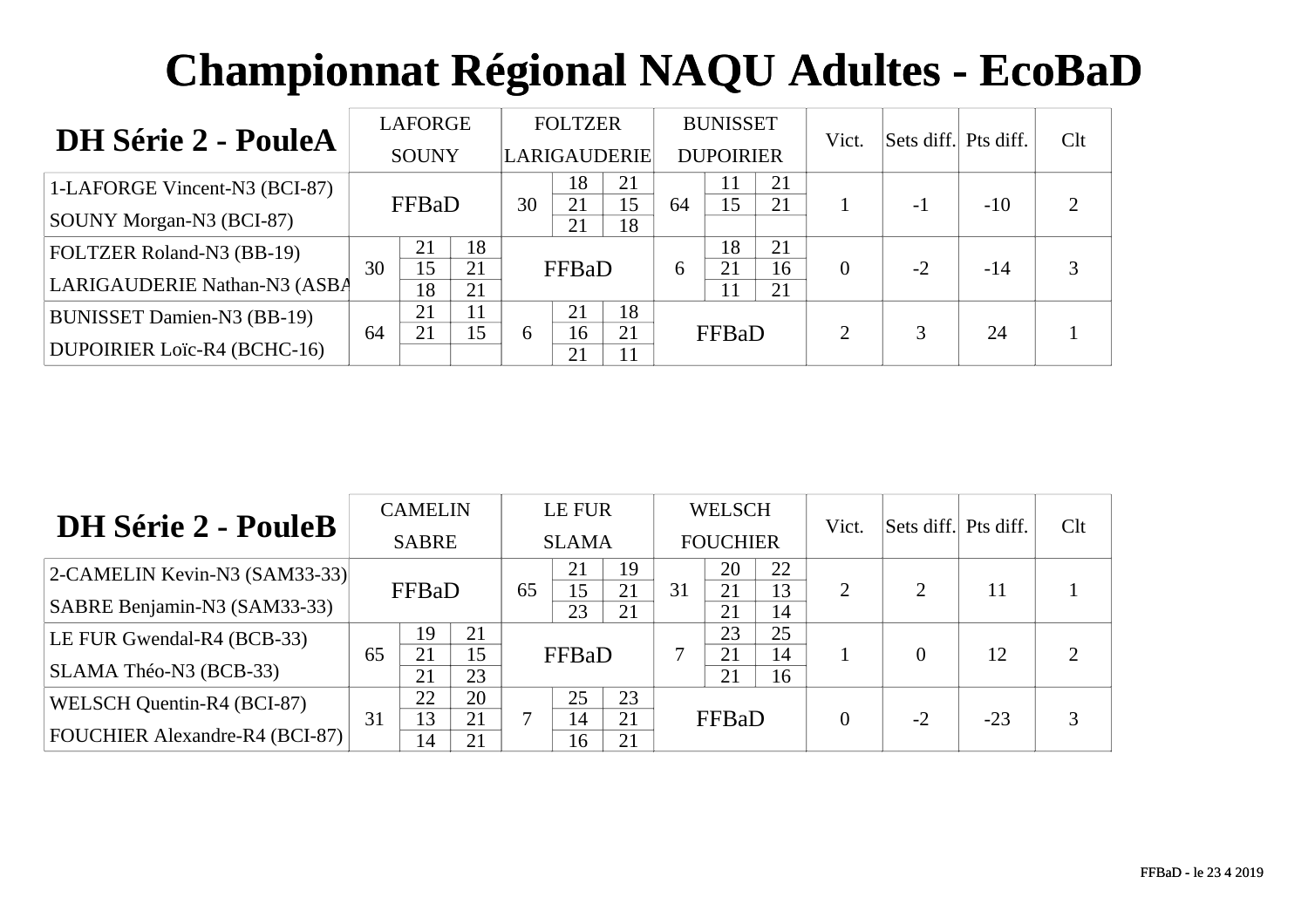| <b>DH Série 2 - PouleC</b>      |    | <b>BLANCHARD</b> |          |    | <b>CHAUMONT</b> |    |    | <b>CHAMPON</b> |          | Vict.    | Sets diff. Pts diff. |       | Clt |
|---------------------------------|----|------------------|----------|----|-----------------|----|----|----------------|----------|----------|----------------------|-------|-----|
|                                 |    | <b>SOUCHAUD</b>  |          |    | <b>COATNOAN</b> |    |    | <b>MONTADE</b> |          |          |                      |       |     |
| 3/4-BLANCHARD Pierre-R4 (LLB-8) |    |                  |          |    | 21              | 13 |    | 10             | 21       |          |                      |       |     |
| SOUCHAUD Nicolas-N3 (LLB-86)    |    | FFBaD            |          | 66 | 21              | 14 | 32 | 21<br>21       | 18<br>10 | 2        |                      | 18    |     |
| CHAUMONT Leo-R4 (USB-33)        |    | 13               | 21       |    |                 |    |    | 21             | 15       |          |                      |       |     |
| COATNOAN Vincent-N3 (UST-33)    | 66 | 14               | 21       |    | FFBaD           |    | 8  | 22             | 20       |          | $\Omega$             | $-7$  |     |
| CHAMPON Pierre-R4 (BB-19)       |    | 21               | 10       |    | 15              | 21 |    |                |          |          |                      |       |     |
| MONTADE Norbert-R4 (BB-19)      | 32 | 18<br>10         | 21<br>21 | 8  | 20              | 22 |    | FFBaD          |          | $\theta$ | $-3$                 | $-11$ |     |

| <b>DH Série 2 - PouleD</b>                                           |    | <b>FOUQUET</b><br><b>SIMONNET</b> |                |    | <b>BADOURALY</b><br><b>BOYER</b> |          |    | <b>DOUGNAC</b><br><b>CALVI</b> |                | Vict.          | Sets diff. Pts diff. |       | Clt |
|----------------------------------------------------------------------|----|-----------------------------------|----------------|----|----------------------------------|----------|----|--------------------------------|----------------|----------------|----------------------|-------|-----|
| 3/4-FOUQUET Jordan-N3 (ESBB-86<br>SIMONNET Kenny-R4 (ESBB-86)        |    | FFBaD                             |                | 67 | 24<br>21                         | 26<br>14 | 33 |                                | WO.            | $\overline{2}$ | 3                    | 57    |     |
| <b>BADOURALY Prakesh-N3 (BB-19)</b><br>BOYER Jeremie-R4 (SASBAD24-24 | 67 | 26<br>11<br>14                    | 24<br>21<br>21 |    | FFBaD                            |          | 9  |                                | W <sub>O</sub> |                |                      | 27    |     |
| DOUGNAC Théo-R5 (ASBAD87-87<br>$ CALVI$ Othys-R4 (UST-33)            | 33 | W <sub>O</sub>                    |                | 9  | W <sub>O</sub>                   |          |    | FFBaD                          |                | $-2$           | $-4$                 | $-84$ |     |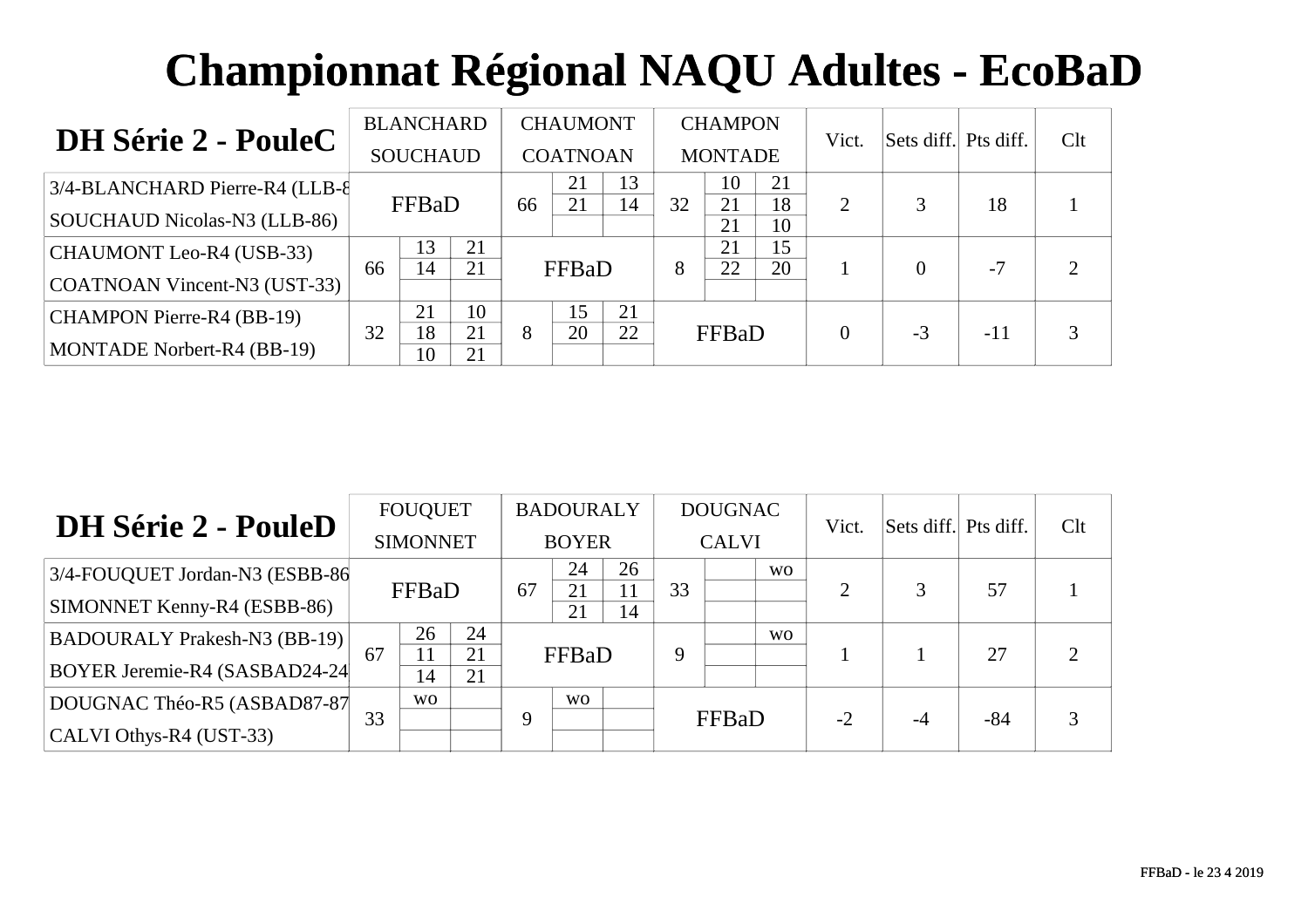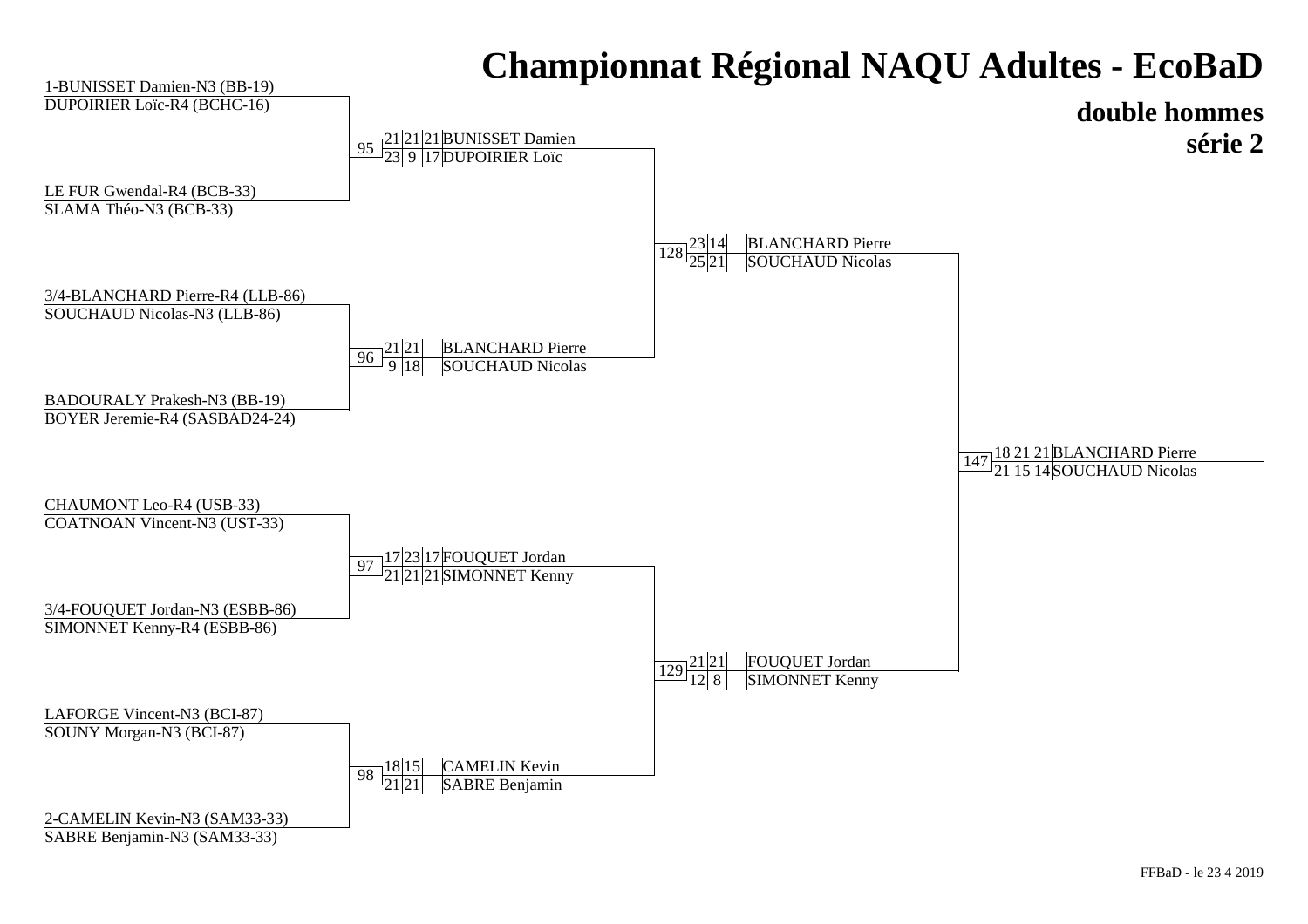| <b>DH</b> série 3 - PouleA        |    | <b>ROSELLO</b>   |          |    | <b>RUBAMOHAN</b> |          |    | <b>MOYON</b>  |          | Vict.                 | Sets diff. Pts diff. |       | Clt |
|-----------------------------------|----|------------------|----------|----|------------------|----------|----|---------------|----------|-----------------------|----------------------|-------|-----|
|                                   |    | <b>DONIZETTI</b> |          |    | <b>ROUGERIE</b>  |          |    | <b>QUESNE</b> |          |                       |                      |       |     |
| 1-ROSELLO Stephane-R4 (USB-33)    |    | FFBaD            |          | 59 | 10<br>10         | 21<br>21 | 25 | 29<br>21      | 27<br>15 |                       |                      | $-14$ |     |
| DONIZETTI Alexis-R4 (BCR-24)      |    |                  |          |    |                  |          |    |               |          |                       |                      |       |     |
| <b>RUBAMOHAN Ragoul-R5 (ASBAD</b> | 59 | 21<br>21         | 10<br>10 |    | FFBaD            |          |    | 21<br>21      | 19<br>16 | $\mathcal{D}_{\cdot}$ | 4                    | 29    |     |
| ROUGERIE Thibaut-R5 (ASBAD87-     |    |                  |          |    |                  |          |    |               |          |                       |                      |       |     |
| MOYON Erwan-R5 (UST-33)           |    | 27               | 29       |    | 19               | 21       |    |               |          |                       |                      |       |     |
| QUESNE Alexis-R5 (UST-33)         | 25 | 15               | 21       |    | 16               | 21       |    | FFBaD         |          | 0                     | $-4$                 | $-15$ |     |

| DH série 3 - PouleB                    |    | <b>CHASSAIN</b>  |    |    | <b>MANGEVAUD</b> |    |                | <b>DESROSIERS</b> |          | Vict.    | Sets diff. Pts diff. |       | Clt            |
|----------------------------------------|----|------------------|----|----|------------------|----|----------------|-------------------|----------|----------|----------------------|-------|----------------|
|                                        |    | <b>SAINTRAPT</b> |    |    | <b>BUISSON</b>   |    |                | <b>GAY</b>        |          |          |                      |       |                |
| 2-CHASSAIN Guillaume-R4 (SVBC          |    |                  |    |    | 18               | 21 |                | 21                | 11<br>17 |          | $\Omega$             | 9     | $\overline{2}$ |
| <b>SAINTRAPT Alexandre-R4 (SVBC-1)</b> |    | FFBaD            |    | 60 | 20               | 22 | 26             | 21                |          |          |                      |       |                |
| MANGEVAUD Sylvain-R4 (ASBAI            |    | 21               | 18 |    |                  |    |                | 21                | 17       |          |                      |       |                |
| BUISSON Olivier-R5 (ASBAD87-87         | 60 | 22               | 20 |    | FFBaD            |    | $\overline{2}$ | 21                | 18       | 2        | $\overline{4}$       | 12    |                |
| <b>DESROSIERS Frank-R5 (ASBAD87)</b>   |    | 11               | 21 |    | 17               | 21 |                |                   |          |          |                      |       |                |
| GAY William-R5 (BB-19)                 | 26 | 17               | 21 | ∍  | 18               | 21 |                | FFBaD             |          | $\Omega$ | -4                   | $-21$ | 3              |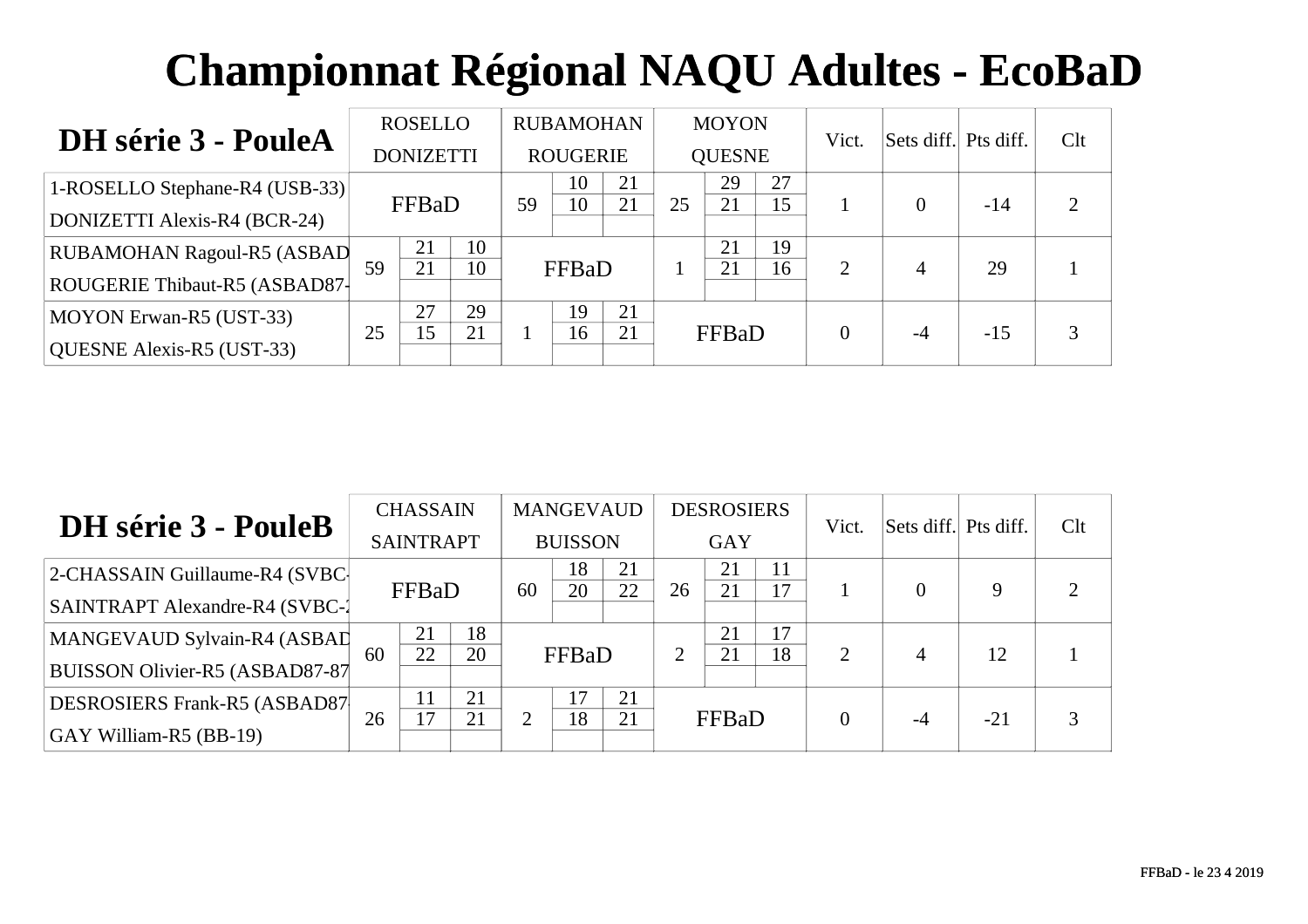| <b>DH</b> série 3 - PouleC      |    | <b>WOLFF</b>     |          |    | <b>CHERAMY</b> |          |    | <b>DAMBREVILLE</b> |          | Vict.                 | Sets diff. Pts diff. |       | Clt |
|---------------------------------|----|------------------|----------|----|----------------|----------|----|--------------------|----------|-----------------------|----------------------|-------|-----|
|                                 |    | <b>MONGARDEY</b> |          |    | <b>WOLFS</b>   |          |    | <b>MOLLIMARD</b>   |          |                       |                      |       |     |
| $3/4$ -WOLFF Julien-R4 (BCC-33) |    |                  |          |    |                | 21       |    | 17                 | 21       |                       |                      |       |     |
| MONGARDEY Brice-R4 (BCC-33)     |    | FFBaD            |          | 61 | 12             | 21       | 27 | 22<br>21           | 20<br>15 |                       | $-1$                 | $-9$  |     |
| CHERAMY Baptiste-R5 (ASPTT-87)  |    | 21               | 17       |    |                |          |    | 21                 | 18       |                       |                      |       |     |
| WOLFS Etienne-R5 (ASPTT-87)     | 61 | 21               | 12       |    | FFBaD          |          | 3  | 18<br>21           | 21<br>11 | $\mathcal{D}_{\cdot}$ | 3                    | 23    |     |
| DAMBREVILLE Mathieu-R6 (UST-    |    | 21               | 17       |    | 18             | 21       |    |                    |          |                       |                      |       |     |
| MOLLIMARD Manate-R5 (UST-33)    | 27 | 20<br>15         | 22<br>21 | 3  | 21             | 18<br>21 |    | FFBaD              |          | 0                     | $-2$                 | $-14$ |     |

| DH série 3 - PouleD                |    | <b>ROYER</b>   |          |    | <b>NGUYEN VAN</b> |          |                | <b>PAPINEAU</b> |          | Vict. | Sets diff. Pts diff. |       | Clt            |
|------------------------------------|----|----------------|----------|----|-------------------|----------|----------------|-----------------|----------|-------|----------------------|-------|----------------|
|                                    |    | <b>PRADEAU</b> |          |    | <b>DESSAGNE</b>   |          |                | <b>GROTTI</b>   |          |       |                      |       |                |
| $3/4$ -ROYER Thomas-R5 (BCI-87)    |    |                |          |    | 14                | 21       |                | 13              | 21       |       |                      |       |                |
| PRADEAU Théo-R5 (BCI-87)           |    | FFBaD          |          | 28 | 14                | 21       | 62             | 25<br>21        | 23<br>15 |       | -1                   | $-14$ | 3              |
| NGUYEN VAN Lïam-R4 (GBC-33)        |    | 21             | 14       |    |                   |          |                | 21              | 15       |       |                      |       |                |
| DESSAGNE José-Felipe-R5 (ASBAI     | 28 | 21             | 14       |    | FFBaD             |          | $\overline{4}$ | 21<br>21        | 23<br>23 |       |                      | 16    |                |
| PAPINEAU Andy-R5 (BCG-23)          |    | 21             | 13       |    | 15                | 21       |                |                 |          |       |                      |       |                |
| <b>GROTTI Tony-R5 (ASBAD87-87)</b> | 62 | 23<br>15       | 25<br>21 | 4  | 23<br>23          | 21<br>21 |                | FFBaD           |          |       | 0                    | $-2$  | $\overline{2}$ |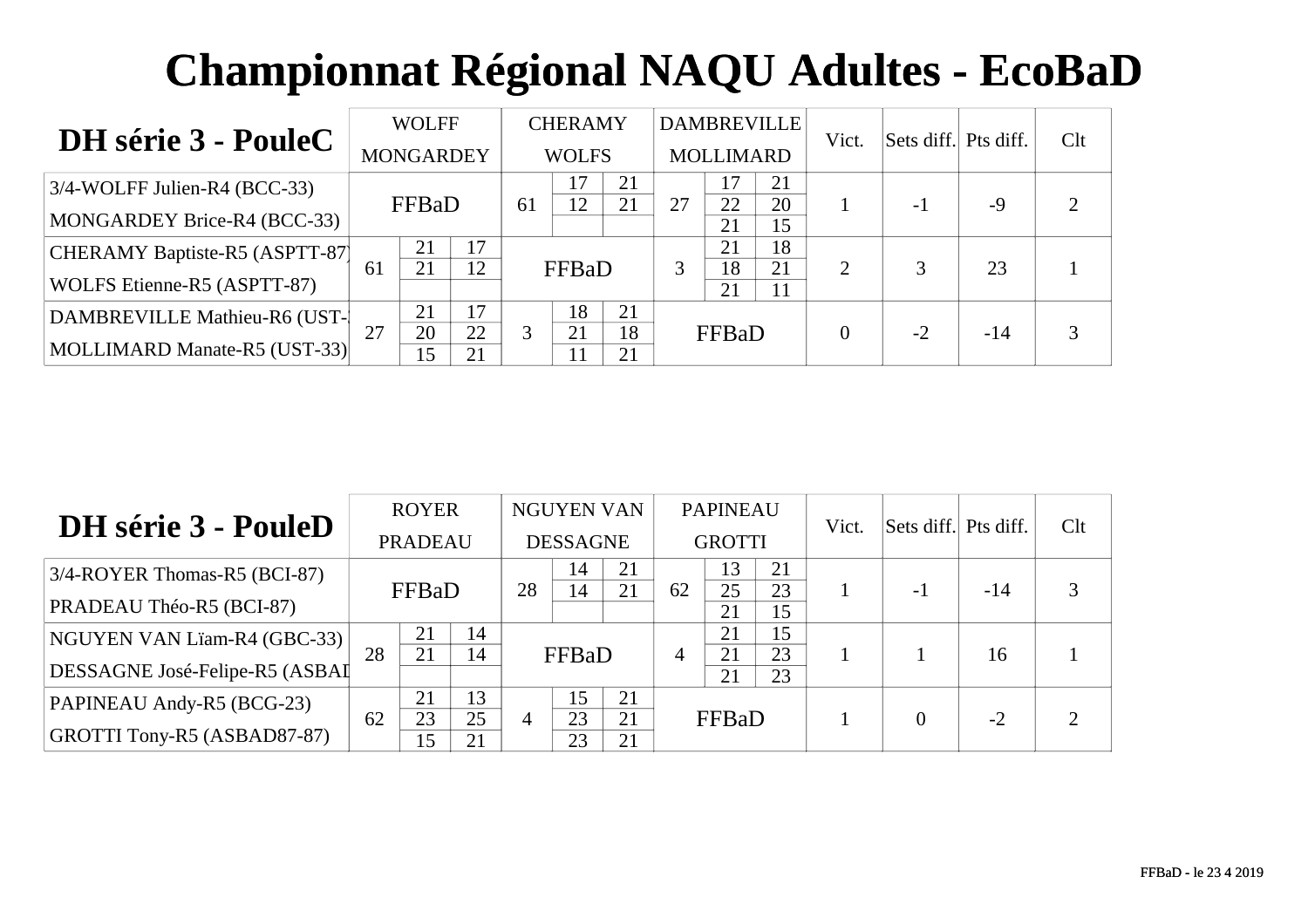|                                    |    | <b>BRASSEM</b>    |    |    | <b>MORLON</b> |          |    | <b>LAVAUD</b>     |          | Vict.          | Sets diff. Pts diff. |       | Clt |
|------------------------------------|----|-------------------|----|----|---------------|----------|----|-------------------|----------|----------------|----------------------|-------|-----|
| <b>DH</b> série 3 - PouleE         |    | <b>TESSONNEAU</b> |    |    | <b>VEVAUD</b> |          |    | <b>DOS SANTOS</b> |          |                |                      |       |     |
| BRASSEM Anael-R4 (CBNM-24)         |    |                   |    |    | 21<br>21      | 11<br>12 |    | 21                | 18       |                |                      |       | ∍   |
| <b>TESSONNEAU Mickael-R6 (CBNM</b> |    | FFBaD             |    | 29 |               |          | 63 | 12<br>16          | 21<br>21 |                |                      |       |     |
| MORLON Christophe-R5 (ASBAD8)      |    | 11                | 21 |    |               |          |    | 15                | 21       |                |                      |       |     |
| VEVAUD Kevin-R5 (ALPB-87)          | 29 | 12                | 21 |    | FFBaD         |          |    | 16                | 21       | $\overline{0}$ | $-4$                 | $-30$ |     |
| LAVAUD Ludovic-R5 (UST-33)         |    | 18                | 21 |    | 21            | 15       |    |                   |          |                |                      |       |     |
| DOS SANTOS Matéo-R5 (UST-33)       | 63 | 21                | 12 |    | 21            | 16       |    | FFBaD             |          | ↑              |                      | 22    |     |
|                                    |    | 21                | 16 |    |               |          |    |                   |          |                |                      |       |     |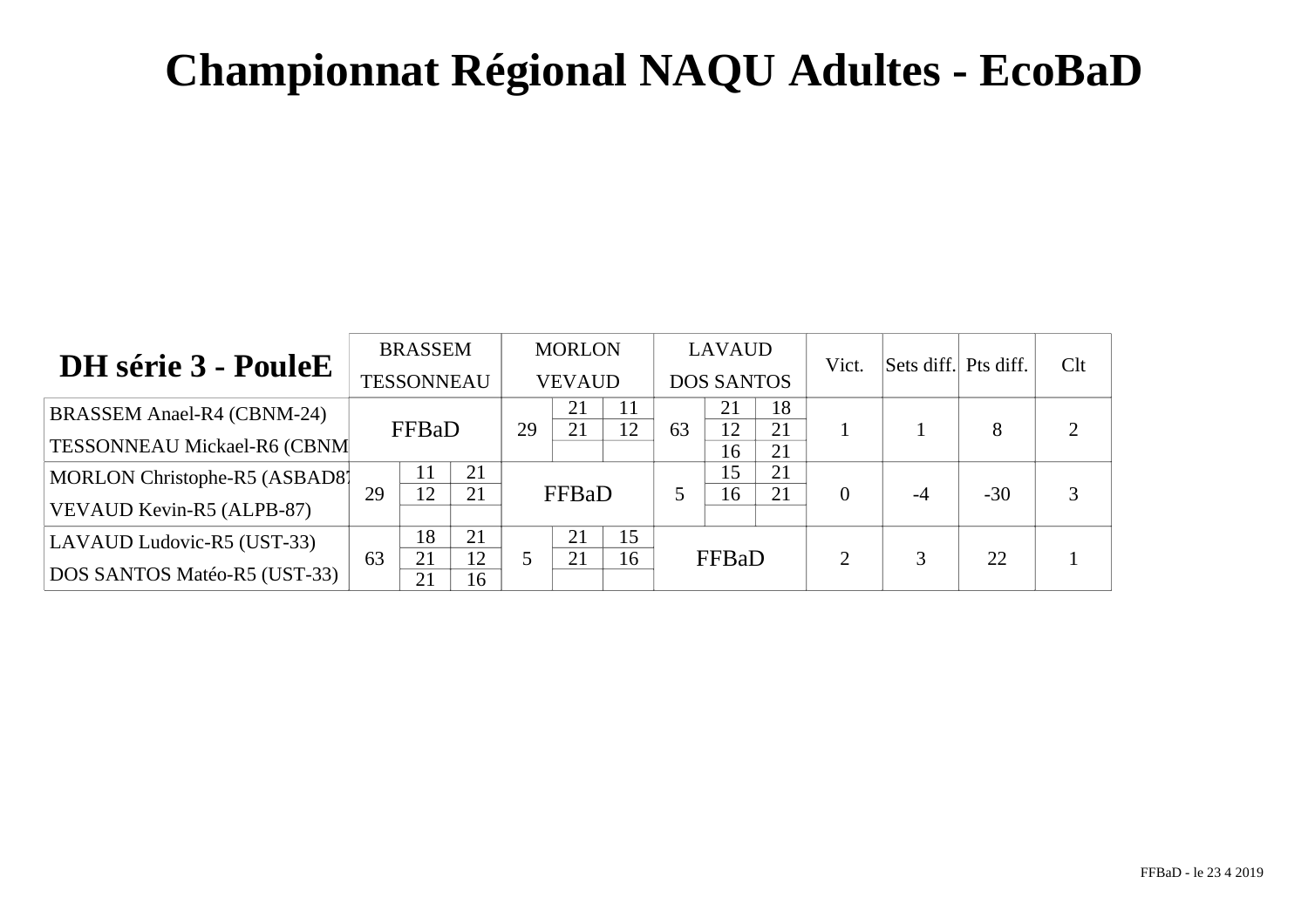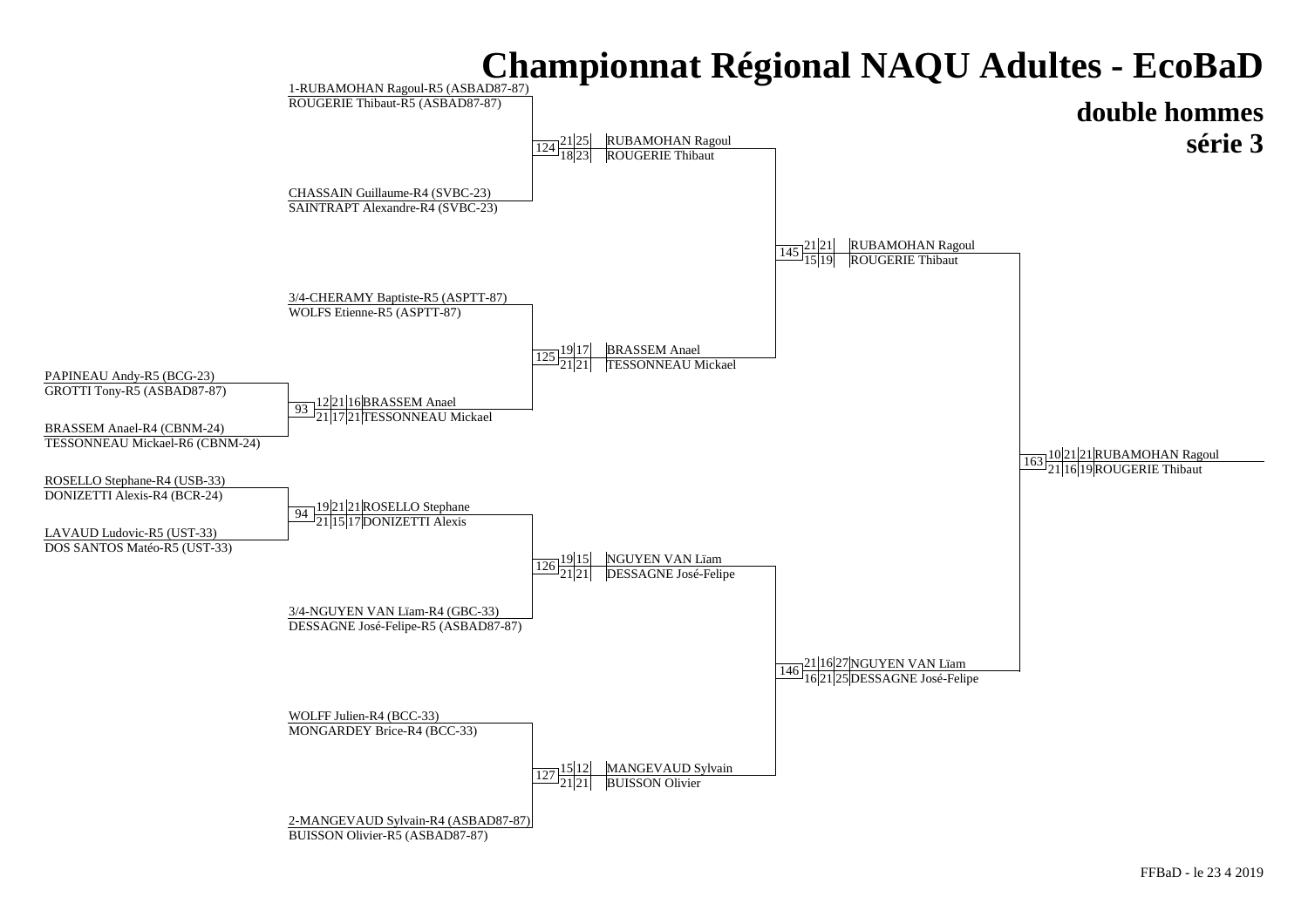| <b>DH</b> série 4 - PouleA         |    | <b>AUBRY</b>   |    |    | <b>NGUYEN VAN</b> |    |    | <b>DESHAYES</b> |    | Vict.    | Sets diff. Pts diff. |       | Clt |
|------------------------------------|----|----------------|----|----|-------------------|----|----|-----------------|----|----------|----------------------|-------|-----|
|                                    |    | <b>GRASSIN</b> |    |    | <b>KISS</b>       |    |    | <b>PERIGORD</b> |    |          |                      |       |     |
| 1-AUBRY Charly-R5 (ESBB-86)        |    |                |    |    | 21                | 16 |    | 21              | 16 |          |                      |       |     |
| <b>GRASSIN Julian-R6 (ESBB-86)</b> |    | FFBaD          |    | 34 | 21                | 16 | 68 | 21              | 17 | 2        | $\overline{4}$       | 19    |     |
| NGUYEN VAN Tiago-D7 (UST-33)       |    | 16             | 21 |    |                   |    |    | 18              | 21 |          |                      |       |     |
| KISS Florian-R6 (BCMJ-33)          | 34 | 16             | 21 |    | FFBaD             |    | 10 | 20              | 22 | $\Omega$ | $-4$                 | $-15$ |     |
| DESHAYES William-D7 (BCI-87)       |    | 16             | 21 |    |                   | 18 |    |                 |    |          |                      |       |     |
| PERIGORD Sébastien-D7 (ACES-87     | 68 | 17             | 21 | 10 | 22                | 20 |    | FFBaD           |    |          |                      | -4    |     |

| <b>DH</b> série 4 - PouleB         | <b>BARON</b>  |          |          | <b>CAMINEL</b> |          |          | CASSAN         |          |          | Vict. | Sets diff. Pts diff. |      | Clt |
|------------------------------------|---------------|----------|----------|----------------|----------|----------|----------------|----------|----------|-------|----------------------|------|-----|
|                                    | <b>PERRON</b> |          |          | <b>TRICHET</b> |          |          | <b>DEPLACE</b> |          |          |       |                      |      |     |
| 2-BARON Lucas-R5 (ASBAD87-87)      |               |          |          |                | 18       | 21       |                | 15       | 21       |       |                      |      |     |
| PERRON Benoit-R6 (ASBAD87-87)      |               | FFBaD    |          | 69             | 21<br>21 | 18       | 35             | 18       | 21       |       | $-1$                 |      |     |
| <b>CAMINEL Pierre-D7 (CBNM-24)</b> |               | 21       | 18       |                |          |          |                | 15       | 21       |       |                      |      |     |
| TRICHET Anthony-D7 (MBC-47)        | 69            | 11<br>18 | 21<br>21 |                | FFBaD    |          | 11             | 21<br>21 | 13<br>15 |       | 0                    | $-2$ |     |
| CASSAN Damien-D7 (BB-19)           |               | 21       | 15       |                | 21       | 15       |                |          |          |       |                      |      |     |
| DEPLACE Loïc-R6 (BB-19)            | 35            | 21       | 18       | 11             | 13<br>15 | 21<br>21 | <b>FFBaD</b>   |          |          |       |                      |      |     |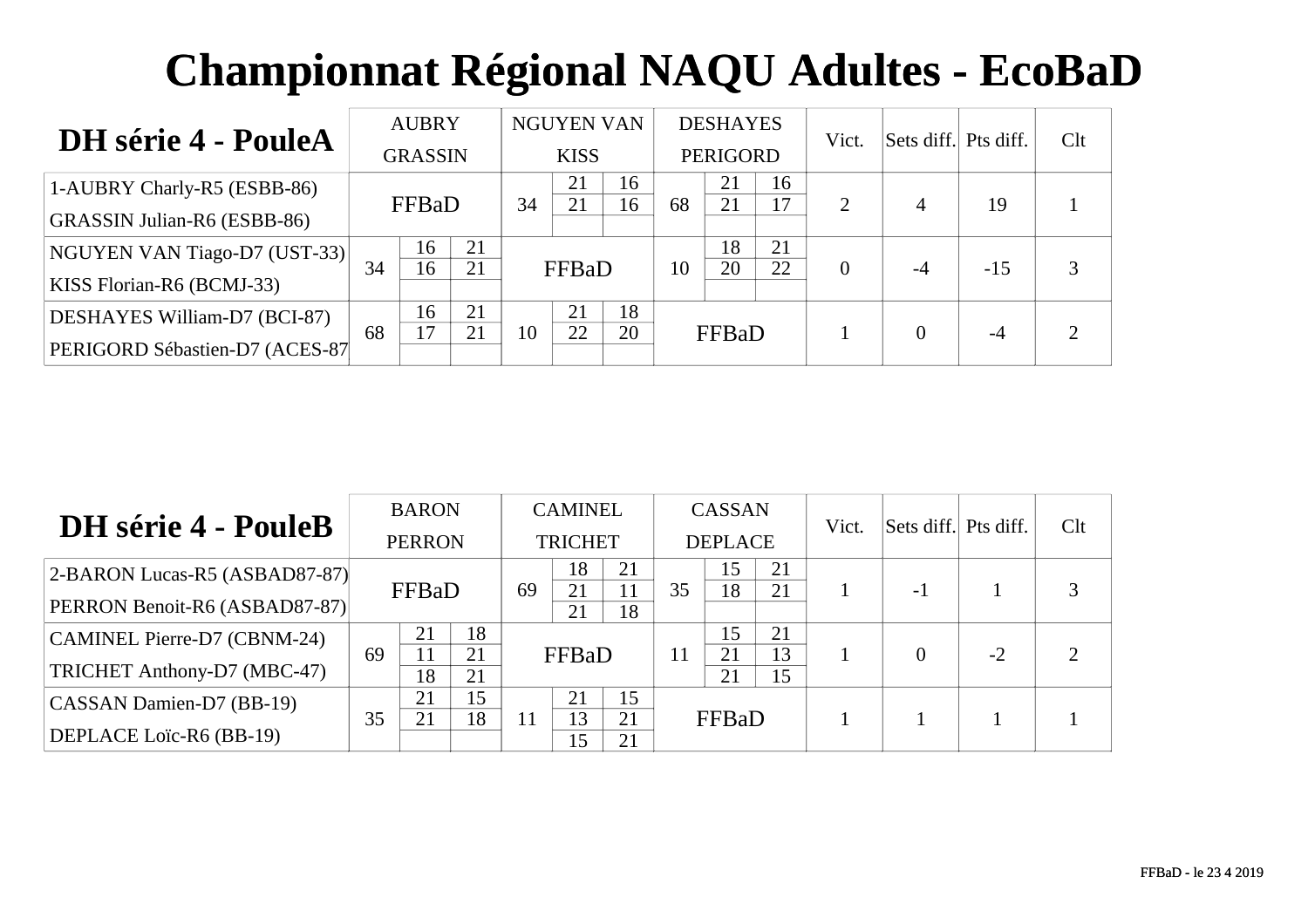| <b>DH</b> série 4 - PouleC          |                  | <b>BERNARD</b>      |    |                | <b>GAUTHIER</b> |          | <b>MARTINIE</b> |          |          | Vict. | Sets diff. Pts diff. |       | Clt |
|-------------------------------------|------------------|---------------------|----|----------------|-----------------|----------|-----------------|----------|----------|-------|----------------------|-------|-----|
|                                     | <b>CHEVALIER</b> |                     |    | <b>LEROUGE</b> |                 |          | <b>RACINE</b>   |          |          |       |                      |       |     |
| 3/4-BERNARD Romain-R5 (ACES-8)      |                  | FFBaD               |    | 70             | 21<br>21        | 14<br>15 | 36              | 21<br>21 | 12<br>8  | 2     |                      | 35    |     |
| CHEVALIER David-R6 (ACES-87)        |                  |                     |    |                |                 |          |                 |          |          |       | 4                    |       |     |
| <b>GAUTHIER Romane-R6 (ASBAD87)</b> |                  | 14                  | 21 |                |                 |          |                 | 21       | 19       |       |                      |       |     |
| LEROUGE Tom-R6 (ASBAD87-87)         | 70               | 15                  | 21 |                | FFBaD           |          | 12              | 20<br>21 | 22<br>18 |       | $-1$                 | $-10$ |     |
| MARTINIE Alain-D7 (BB-19)           |                  | 12                  | 21 |                | 19              | 21       |                 |          |          |       |                      |       |     |
| <b>RACINE Frederic-D7 (BB-19)</b>   |                  | 21<br>36<br>12<br>8 |    |                | 22<br>18        | 20<br>21 |                 | FFBaD    |          | 0     | $-3$                 | $-25$ |     |

|                                     | <b>JURMANDE</b> |       |                      |              | <b>VAUZELLE</b> |          | <b>FORGEOIS-MELI</b> |          |                       | Vict.          | Sets diff. Pts diff. |       | Clt |
|-------------------------------------|-----------------|-------|----------------------|--------------|-----------------|----------|----------------------|----------|-----------------------|----------------|----------------------|-------|-----|
| DH série 4 - PouleD                 |                 |       | <b>BONILLA DE LA</b> | <b>LARDE</b> |                 |          | <b>MONSET</b>        |          |                       |                |                      |       |     |
| 3/4-JURMANDE Nicolas-R6 (BCA-2      |                 | FFBaD |                      | 37           | 21<br>21        | 16<br>19 | 71                   | 21<br>21 | 15<br>$\overline{17}$ | $\overline{2}$ | 4                    | 17    |     |
| <b>BONILLA DE LA PLATA Johann-R</b> |                 |       |                      |              |                 |          |                      |          |                       |                |                      |       |     |
| VAUZELLE Aurelien-R6 (ALPB-87)      |                 | 16    | 21                   |              |                 |          |                      | 10       | 21                    |                |                      |       |     |
| LARDE Rémy-R6 (BCPA-87)             | 37              | 19    | 21                   |              | FFBaD           |          | 13                   | 21<br>18 | 15<br>21              | $\Omega$       | $-3$                 | $-15$ | 3   |
| FORGEOIS-MELEN Kevin-R6 (FCI        |                 | 15    | 21                   |              | 21              | 10       |                      |          |                       |                |                      |       |     |
| MONSET Matthieu-D7 (FCLF-87)        | 71              |       | 21                   | 13           | 15<br>21        | 21<br>18 | FFBaD                |          |                       |                | -1                   | $-2$  | ⌒   |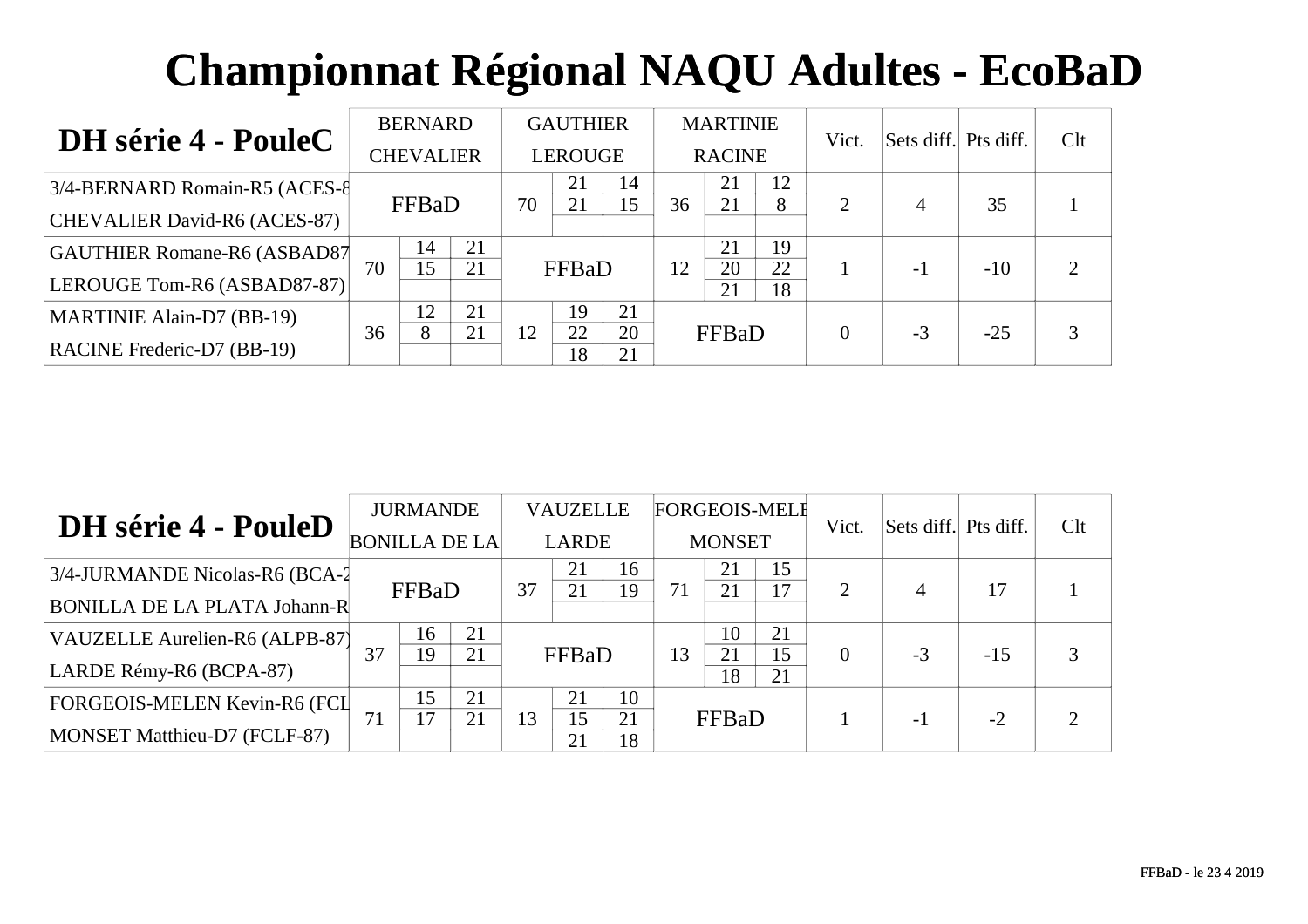#### **double hommes série 4**1-AUBRY Charly-R5 (ESBB-86) GRASSIN Julian-R6 (ESBB-86)3/4-BERNARD Romain-R5 (ACES-87)CHEVALIER David-R6 (ACES-87)FORGEOIS-MELEN Kevin-R6 (FCLF-87)MONSET Matthieu-D7 (FCLF-87)GAUTHIER Romane-R6 (ASBAD87-87)LEROUGE Tom-R6 (ASBAD87-87)CAMINEL Pierre-D7 (CBNM-24)148 $\sqrt{8}$   $\frac{21|21}{18|13}$ BERNARD Romain<br>CHEVALIER David  $\frac{130}{21}$  $\frac{18}{21}$  $\frac{7}{21}$ **BERNARD Romain**<br>CHEVALIER David  $\frac{99}{1211}$ AUBRY Charly<br>GRASSIN Julian 100 $\overline{0}\frac{21|21}{16|15}$ **BERNARD Romain**<br>CHEVALIER David 131 $\frac{1}{2} \frac{21 |23 |21}{19 |25 |8}$ JURMANDE Nicolas<br>BONILLA DE LA PLATA Joha 101 $1\overline{1}\overline{1}^{18\vert21\vert13\vert$ JURMANDE Nicolas<br> $1\overline{2}1\vert19\vert21\vert$ BONILLA DE LA PLATA Joha

TRICHET Anthony-D7 (MBC-47)

3/4-JURMANDE Nicolas-R6 (BCA-23)

BONILLA DE LA PLATA Johann-R6 (SVBC-23)

DESHAYES William-D7 (BCI-87)

PERIGORD Sébastien-D7 (ACES-87)

102 $2\frac{17}{21} \frac{21}{23}$ CASSAN Damien<br>DEPLACE Loïc

2-CASSAN Damien-D7 (BB-19)

DEPLACE Loïc-R6 (BB-19)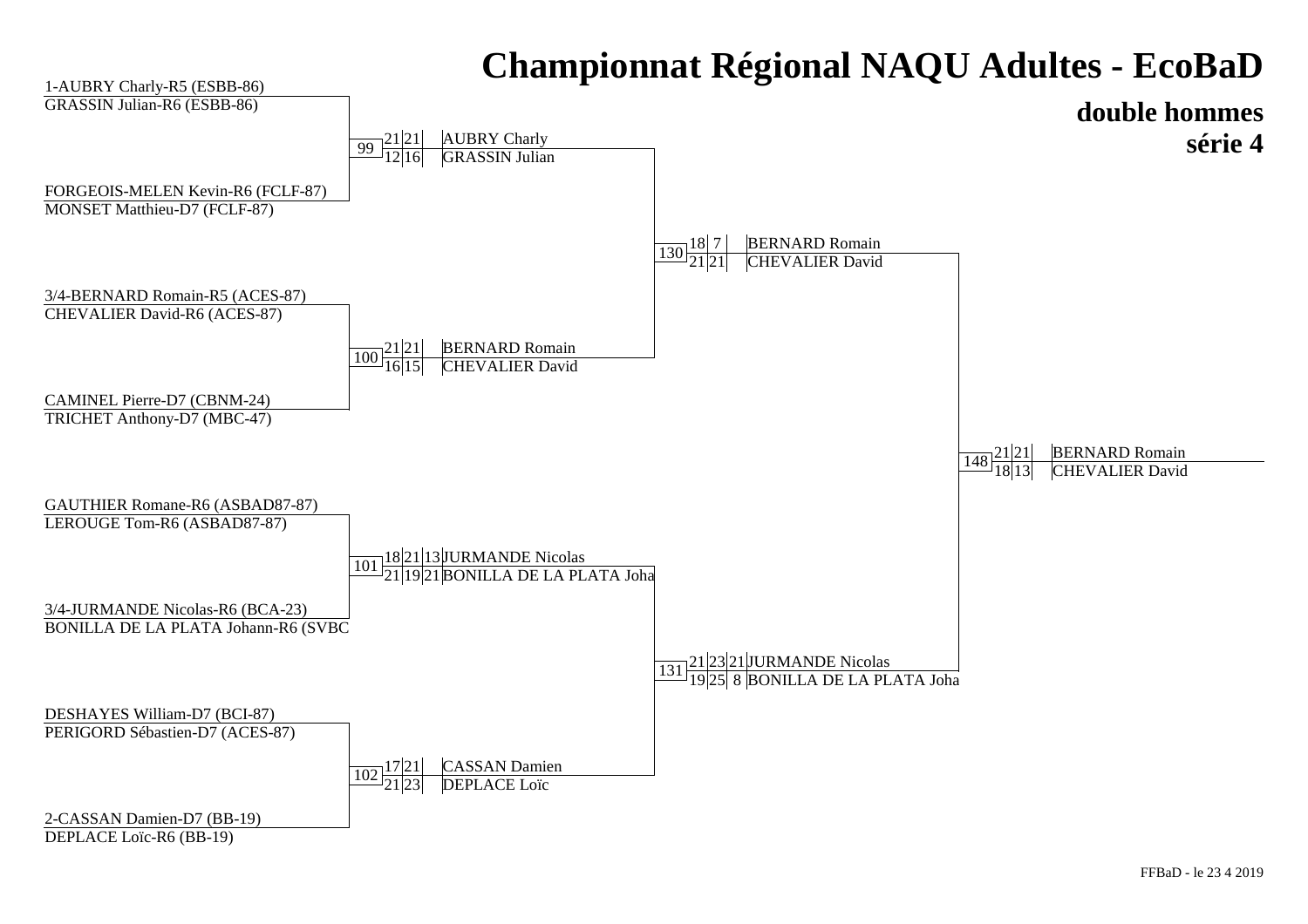| <b>DH</b> série 5 - PouleA          | <b>BERLON</b>     |          |          |                    | <b>CADET</b> |          | <b>KIRCUN</b>     |          |          | Vict. | Sets diff. Pts diff. |       | Clt |
|-------------------------------------|-------------------|----------|----------|--------------------|--------------|----------|-------------------|----------|----------|-------|----------------------|-------|-----|
|                                     | <b>BOISSONNAT</b> |          |          | <b>CHARBONNIER</b> |              |          | <b>KORALEWSKI</b> |          |          |       |                      |       |     |
| 1-BERLON Franck-D7 (CBNM-24)        |                   |          |          |                    | 22           | 20       |                   | 14       | 21       |       |                      |       |     |
| BOISSONNAT Jerome-D7 (CBNM-1        |                   | FFBaD    |          | 38                 | 19<br>15     | 21<br>21 | 72                | 18       | 21       | 0     | $-3$                 | $-16$ |     |
| $ $ CADET Hugo-D7 (BB-19)           |                   | 20       | 22       |                    |              |          | 14                | 15       | 21       |       |                      |       |     |
| <b>CHARBONNIER Jules-D8 (BB-19)</b> | 38                | 21<br>21 | 19<br>15 |                    | FFBaD        |          |                   | 21<br>13 | 17<br>21 |       |                      | $-4$  |     |
| <b>KIRCUN Pawel-D8 (BCM-47)</b>     |                   | 21       | 14       |                    | 21           | 15       |                   |          |          |       |                      |       |     |
| KORALEWSKI Hervé-D8 (BCM-47)        | 72                | 18<br>21 |          | 14                 | 17<br>21     | 21<br>13 |                   | FFBaD    |          |       | 3                    | 20    |     |

| DH série 5 - PouleB                |    | <b>RODZIEWICZ</b> |    |               | <b>BOUCHEBABA</b> |                       | <b>BARLIER</b>   |              |          | Vict. | Sets diff. Pts diff. |       | Clt |
|------------------------------------|----|-------------------|----|---------------|-------------------|-----------------------|------------------|--------------|----------|-------|----------------------|-------|-----|
|                                    |    | LAYLAVOIX         |    | <b>CUROUX</b> |                   |                       | <b>BOISSERIE</b> |              |          |       |                      |       |     |
| 2-RODZIEWICZ Timeo-D8 (CASH-       |    |                   |    | 73            | 21                | 14<br>16 <sup>1</sup> | 39               | 21<br>21     | 11<br>10 | 2     | 4                    | 33    |     |
| LAYLAVOIX Ilann-R6 (BCI-87)        |    | FFBaD             |    |               |                   |                       |                  |              |          |       |                      |       |     |
| BOUCHEBABA Jérôme-D8 (BCC19)       |    | 14                | 21 |               |                   |                       |                  | 21           | 10       |       |                      | 7     |     |
| CUROUX Anthony-D7 (BCC19-19)       | 73 | 16                | 21 |               | FFBaD             |                       | 15               | 21           | 13       |       | $\theta$             |       |     |
| <b>BARLIER Florian-D7 (BB-19)</b>  |    | 11                | 21 |               | 10                | 21                    |                  |              |          |       |                      |       |     |
| <b>BOISSERIE Julien-D8 (BB-19)</b> | 39 | 10                | 21 | 15            | 13                | 21                    |                  | <b>FFBaD</b> |          |       | $-4$                 | $-40$ |     |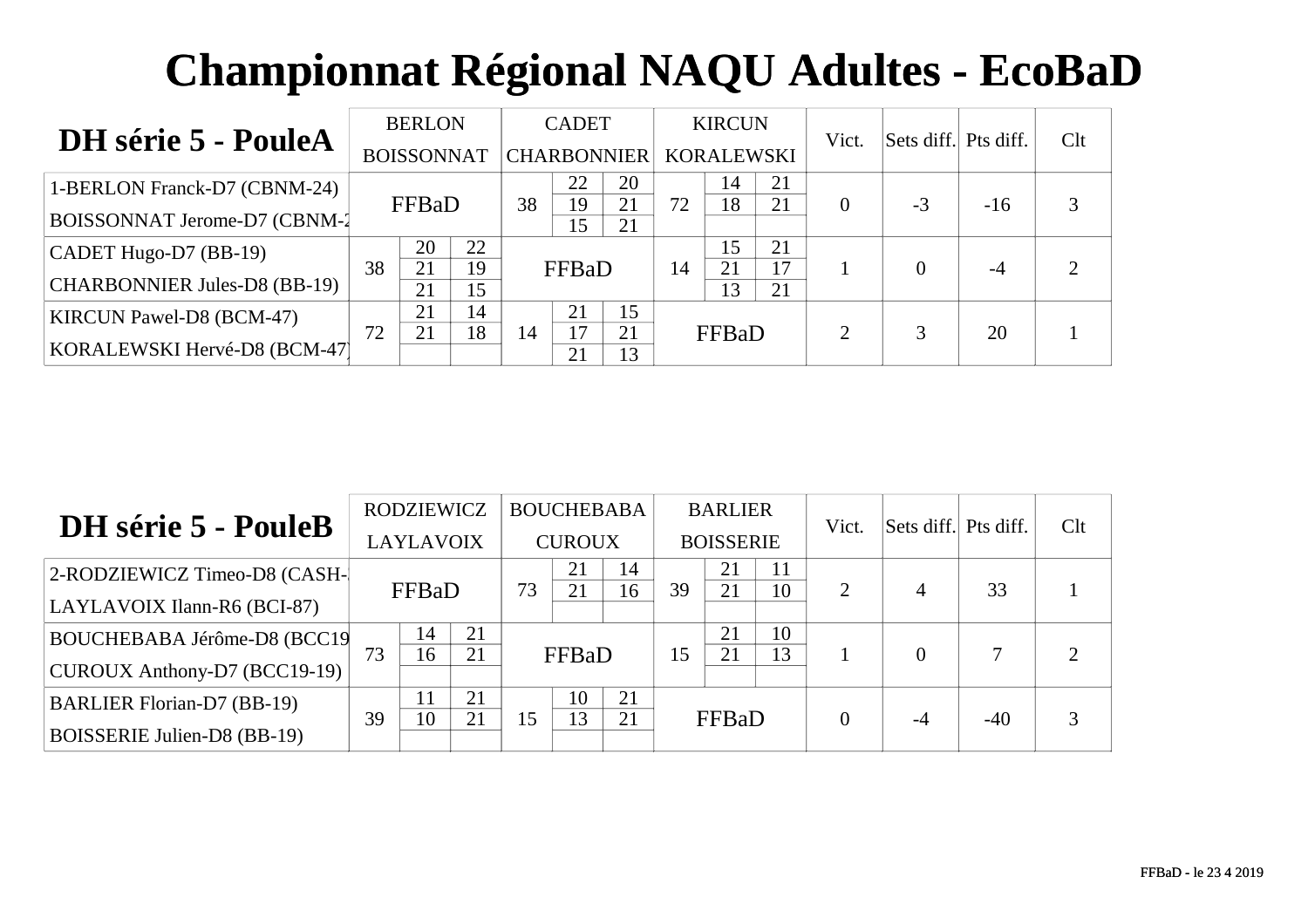| DH série 5 - PouleC                   | <b>DUPRE</b> |              |          |    | <b>GANDEBOEUF</b> |          | <b>SCHEID</b> |               |          | Vict.                 | Sets diff. Pts diff. |                | Clt |
|---------------------------------------|--------------|--------------|----------|----|-------------------|----------|---------------|---------------|----------|-----------------------|----------------------|----------------|-----|
|                                       |              | <b>PAGES</b> |          |    | <b>GANDEBOEUF</b> |          |               | <b>SUINOT</b> |          |                       |                      |                |     |
| $3/4$ -DUPRE Benoit-D7 (LFDV-19)      |              | FFBaD        |          | 74 | 16<br>17          | 21<br>21 | 40            | 22<br>21      | 20<br>15 |                       |                      |                |     |
| <b>PAGES Julien-D7 (BB-19)</b>        |              |              |          |    |                   |          |               |               |          |                       |                      | $\overline{a}$ |     |
| <b>GANDEBOEUF Patrick-D7 (RVE-19)</b> | 74           | 21<br>21     | 16<br>17 |    |                   |          |               | 18<br>21      | 21<br>18 | $\mathcal{D}_{\cdot}$ | 3                    | 12             |     |
| <b>GANDEBOEUF Erwan-D8 (BB-19)</b>    |              |              |          |    | FFBaD             |          | 16            | 21            | 18       |                       |                      |                |     |
| SCHEID Corentin-D8 (BM-87)            |              | 20           | 22       |    | 21                | 18       |               |               |          |                       |                      |                |     |
| SUINOT Mathieu-D8 (BM-87)             | 40           | 15           | 21       | 16 | 18<br>18          | 21<br>21 | FFBaD         |               | $\Omega$ | $-3$                  | $-11$                |                |     |

| <b>DH</b> série 5 - PouleD          |                  | <b>CHEROUX</b>       |    |               | <b>RESSOUCHES</b> |    | <b>LONGEANIE</b> |          |          | Vict. | Sets diff. Pts diff. |                | Clt           |
|-------------------------------------|------------------|----------------------|----|---------------|-------------------|----|------------------|----------|----------|-------|----------------------|----------------|---------------|
|                                     | <b>CORNAILLE</b> |                      |    | <b>BOUDET</b> |                   |    | <b>DEMAISON</b>  |          |          |       |                      |                |               |
| 3/4-CHEROUX Alexandre-D7 (BB-1)     |                  |                      |    |               | 21                | 18 |                  | 21       | 17       |       |                      |                |               |
| <b>CORNAILLE Adrian-D8 (BB-19)</b>  |                  | FFBaD                |    | 75<br>25      | 23                | 41 | 12<br>21         | 21<br>18 | 2        |       |                      |                |               |
| RESSOUCHES Allan-D7 (LVA-47)        |                  | 18                   | 21 |               |                   |    |                  | 21       | 18       |       |                      |                | $\mathcal{D}$ |
| <b>BOUDET Alexandre-D7 (MBC-47)</b> | 75               | 23                   | 25 | FFBaD         |                   |    | 17               | 21       | 17       |       | $\Omega$             | $\overline{2}$ |               |
| LONGEANIE Tommy-D8 (ASPTT-8         |                  | 17                   | 21 | 17            | 18                | 21 |                  |          |          |       |                      |                |               |
| DEMAISON Antoine-D8 (BCPA-87)       | 41               | 12<br>21<br>18<br>21 |    |               | 17                | 21 | FFBaD            |          | $\Omega$ | $-3$  | $-5$                 | 3              |               |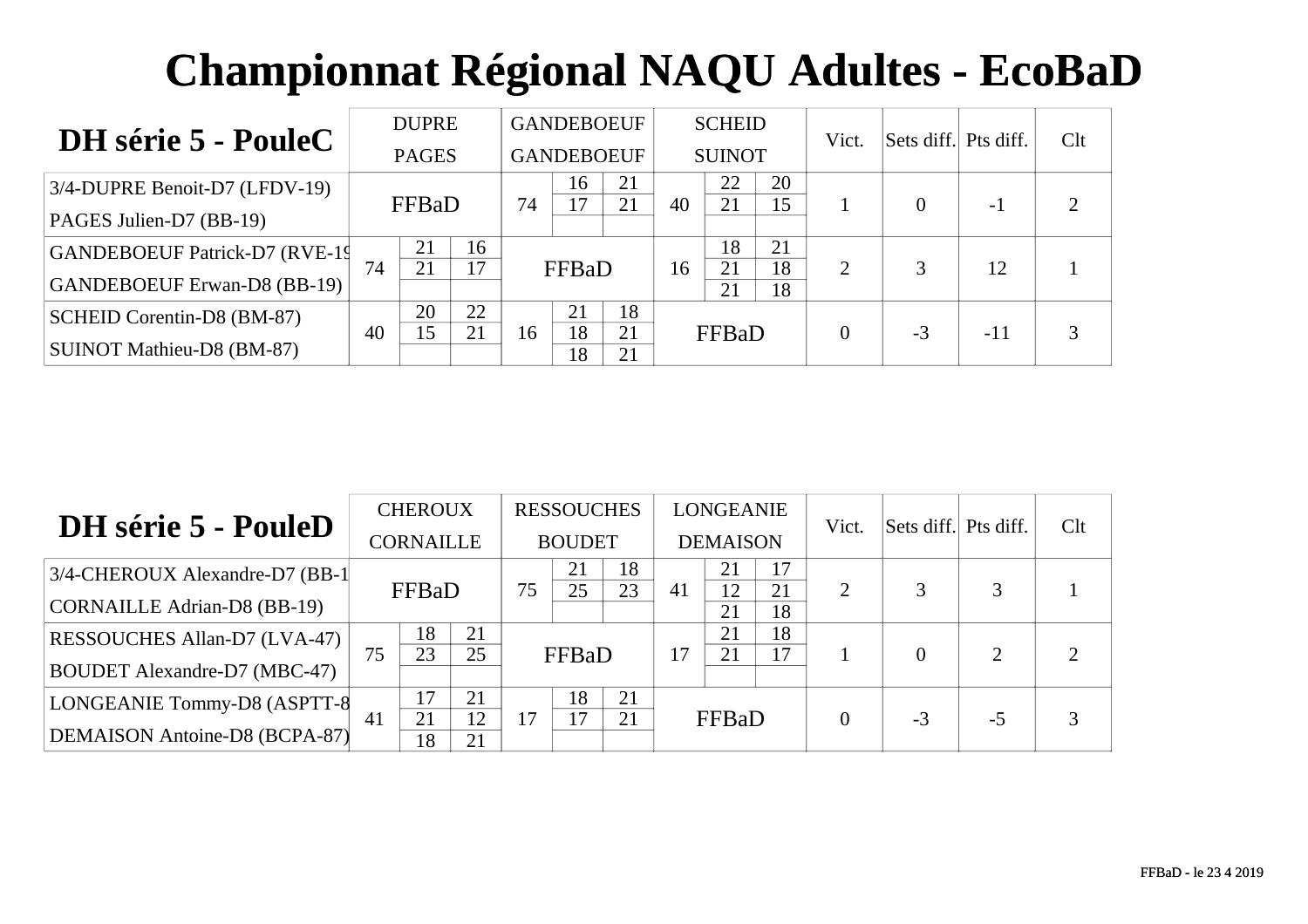

#### LAYLAVOIX Ilann-R6 (BCI-87)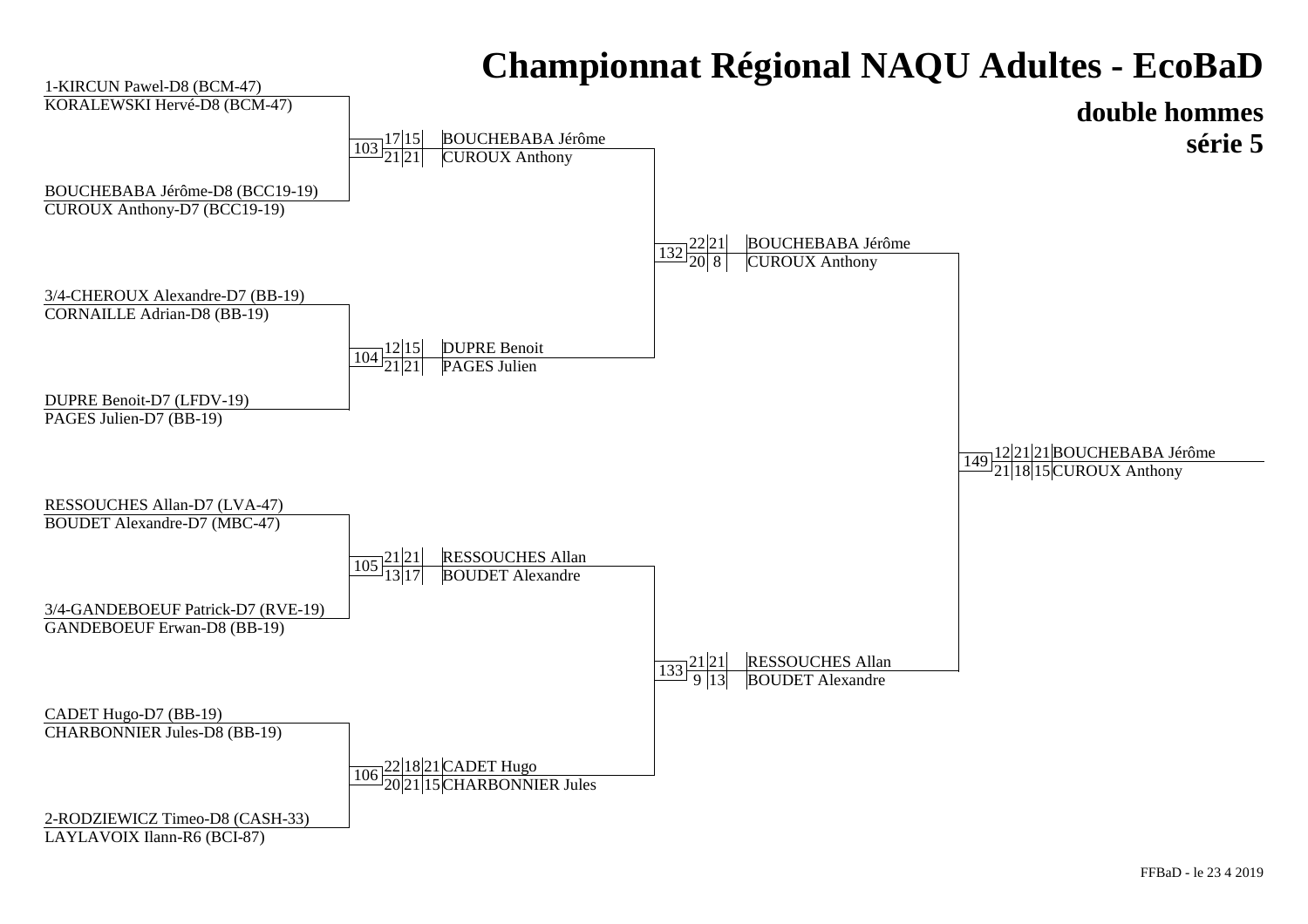| <b>DH</b> série 6 - PouleA           |                 | <b>JAMMET</b>         |          |                | <b>GUIONIE</b> |          | <b>ASMONT</b> |              |          | Vict.    | Sets diff. Pts diff. |       | Clt |  |
|--------------------------------------|-----------------|-----------------------|----------|----------------|----------------|----------|---------------|--------------|----------|----------|----------------------|-------|-----|--|
|                                      | <b>FORGERIT</b> |                       |          | <b>BOUCHER</b> |                |          |               | <b>LAVAL</b> |          |          |                      |       |     |  |
| 1-JAMMET Paul-D9 (BB-19)             |                 | FFBaD                 |          | 76             | 21<br>21       | 8<br>18  | 107           | 20<br>22     | 22<br>24 |          |                      | 12    |     |  |
| <b>FORGERIT Alexandre-D9 (BB-19)</b> |                 |                       |          |                |                |          |               |              |          |          |                      |       |     |  |
| GUIONIE David-D9 (BCC19-19)          |                 | 8                     | 21<br>21 |                |                |          |               | 15           | 21       |          | $-3$                 |       |     |  |
| BOUCHER Adrien-P11 (BCC19-19)        | 76              | 18                    |          |                | FFBaD          |          | 42            | 21<br>12     | 15<br>21 | $\Omega$ |                      | $-25$ |     |  |
| ASMONT Frédéric-P10 (BM-87)          |                 | 22                    | 20       |                | 21             | 15       |               |              |          |          |                      |       |     |  |
| LAVAL Didier-P10 (BM-87)             |                 | 22<br>107<br>24<br>42 |          |                | 15<br>21       | 21<br>12 | FFBaD         |              | ◠        | 3        | 13                   |       |     |  |

| <b>DH</b> série 6 - PouleB          |     | <b>ALLABRUNE</b>           |            |                  | <b>VERGNE</b> |    | <b>GONZALES</b> |          |          | Vict.          | Sets diff. Pts diff. |       | Clt |
|-------------------------------------|-----|----------------------------|------------|------------------|---------------|----|-----------------|----------|----------|----------------|----------------------|-------|-----|
|                                     |     |                            | BARBAZANGE | <b>VEERASAMY</b> |               |    | <b>RIPOCHE</b>  |          |          |                |                      |       |     |
| 2-ALLABRUNE Michel-P10 (BCC1)       |     |                            |            |                  | 16            | 21 |                 | 17       | 21       |                |                      |       |     |
| <b>BARBAZANGE Emile-D9 (LFDV-1)</b> |     | FFBaD                      |            | 108              | 17            | 21 | 77              | 21<br>19 | 15<br>21 | $\Omega$       | $-3$                 | -9    |     |
| VERGNE Paul-P12 (BB-19)             |     | 21                         | 16         |                  |               |    |                 | 21       | 8        |                |                      |       |     |
| VEERASAMY Varuven-P10 (BB-19)       | 108 | 21                         | 17         |                  | FFBaD         |    | 43              | 21       | 19       | $\overline{2}$ | 4                    | 24    |     |
| <b>GONZALES Romain-P12 (BB-19)</b>  |     | 21                         | 17         |                  | 8             | 21 |                 |          |          |                |                      |       |     |
| RIPOCHE Corentin-P12 (BB-19)        | 77  | 21<br>15<br>43<br>19<br>21 |            |                  | 19            | 21 |                 | FFBaD    |          |                | $-1$                 | $-15$ |     |